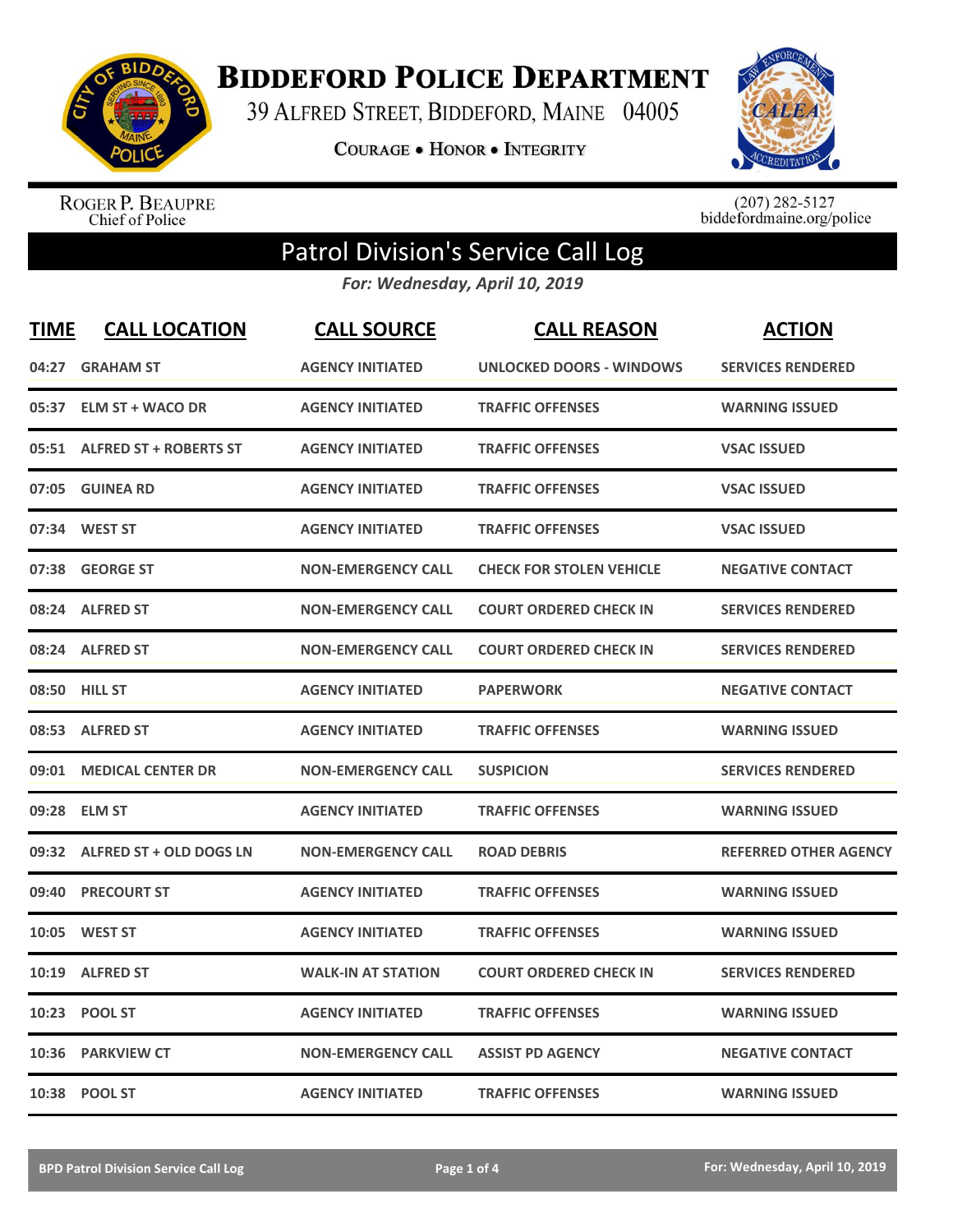| <b>TIME</b> | <b>CALL LOCATION</b>             | <b>CALL SOURCE</b>        | <b>CALL REASON</b>                        | <b>ACTION</b>             |
|-------------|----------------------------------|---------------------------|-------------------------------------------|---------------------------|
| 10:46       | <b>BRIDGE RD + WATER TOWER W</b> | <b>AGENCY INITIATED</b>   | <b>TRAFFIC OFFENSES</b>                   | <b>WARNING ISSUED</b>     |
| 10:55       | <b>MORIN ST</b>                  | <b>NON-EMERGENCY CALL</b> | ATTEMPTED/THREATENED SUICIDE REPORT TAKEN |                           |
|             | 10:59 POOL ST                    | <b>AGENCY INITIATED</b>   | <b>TRAFFIC OFFENSES</b>                   | <b>WARNING ISSUED</b>     |
|             | 11:09 POOL ST                    | <b>AGENCY INITIATED</b>   | <b>TRAFFIC OFFENSES</b>                   | <b>VSAC ISSUED</b>        |
| 11:13       | <b>MARINER WAY</b>               | <b>E-911 CALL</b>         | 911 MISUSE                                | <b>NEGATIVE CONTACT</b>   |
| 11:26       | <b>POOL ST</b>                   | <b>AGENCY INITIATED</b>   | <b>TRAFFIC OFFENSES</b>                   | <b>WARNING ISSUED</b>     |
| 11:39       | <b>LINCOLN ST</b>                | <b>E-911 CALL</b>         | 911 MISUSE                                | <b>NO ACTION REQUIRED</b> |
|             | 11:50 SHOPS WAY                  | <b>NON-EMERGENCY CALL</b> | <b>SUSPICION</b>                          | <b>GONE ON ARRIVAL</b>    |
|             | <b>11:56 HILL ST</b>             | E-911 CALL                | 911 MISUSE                                | <b>SERVICES RENDERED</b>  |
| 12:13       | <b>LINCOLN ST</b>                | <b>E-911 CALL</b>         | 911 MISUSE                                | <b>NO ACTION REQUIRED</b> |
| 12:35       | <b>ALFRED ST</b>                 | <b>NON-EMERGENCY CALL</b> | <b>MOTOR VEHICLE THEFT</b>                | <b>CIVIL COMPLAINT</b>    |
| 12:44       | <b>SACO FALLS WAY</b>            | <b>NON-EMERGENCY CALL</b> | <b>EFD IN PROGRESS</b>                    | <b>NO ACTION REQUIRED</b> |
| 13:10       | <b>MAIN ST</b>                   | <b>NON-EMERGENCY CALL</b> | <b>SHOPLIFTING</b>                        | <b>REPORT TAKEN</b>       |
|             | <b>13:15 YORK ST</b>             | <b>NON-EMERGENCY CALL</b> | <b>ANIMAL COMPLAINT</b>                   | <b>GONE ON ARRIVAL</b>    |
|             | 13:22 ALFRED ST                  | <b>E-911 CALL</b>         | 911 MISUSE                                | <b>NO ACTION REQUIRED</b> |
| 13:31       | <b>HILL ST</b>                   | <b>AGENCY INITIATED</b>   | <b>TRAFFIC OFFENSES</b>                   | <b>VSAC ISSUED</b>        |
|             | 13:34 STATE ST                   | <b>WALK-IN AT STATION</b> | <b>THEFT</b>                              | <b>NO ACTION REQUIRED</b> |
|             | 13:45 HILL ST                    | <b>AGENCY INITIATED</b>   | <b>PAPERWORK</b>                          | <b>PAPERWORK SERVED</b>   |
|             | 13:46 ALFRED ST                  | <b>WALK-IN AT STATION</b> | <b>COURT ORDERED CHECK IN</b>             | <b>SERVICES RENDERED</b>  |
|             | 13:56 ALFRED ST                  | <b>E-911 CALL</b>         | 911 MISUSE                                | <b>SERVICES RENDERED</b>  |
| 13:56       | <b>LINCOLN ST</b>                | <b>NON-EMERGENCY CALL</b> | <b>ANIMAL COMPLAINT</b>                   | <b>SERVICES RENDERED</b>  |
|             | 14:05 POOL ST + MARBLEHEAD LN    | <b>NON-EMERGENCY CALL</b> | <b>TRAFFIC COMPLAINT</b>                  | <b>SERVICES RENDERED</b>  |
|             | 14:19 HAZEL ST                   | <b>NON-EMERGENCY CALL</b> | <b>CHECK WELFARE</b>                      | <b>SERVICES RENDERED</b>  |
|             | 14:22 ELM ST                     | <b>NON-EMERGENCY CALL</b> | <b>MESSAGE DELIVERY</b>                   | <b>SERVICES RENDERED</b>  |
| 14:30       | <b>BOULDER WAY</b>               | <b>NON-EMERGENCY CALL</b> | <b>ARTICLES LOST/FOUND</b>                | <b>REPORT TAKEN</b>       |
|             | 14:30 ELM ST                     | <b>AGENCY INITIATED</b>   | <b>ANIMAL COMPLAINT</b>                   | <b>SERVICES RENDERED</b>  |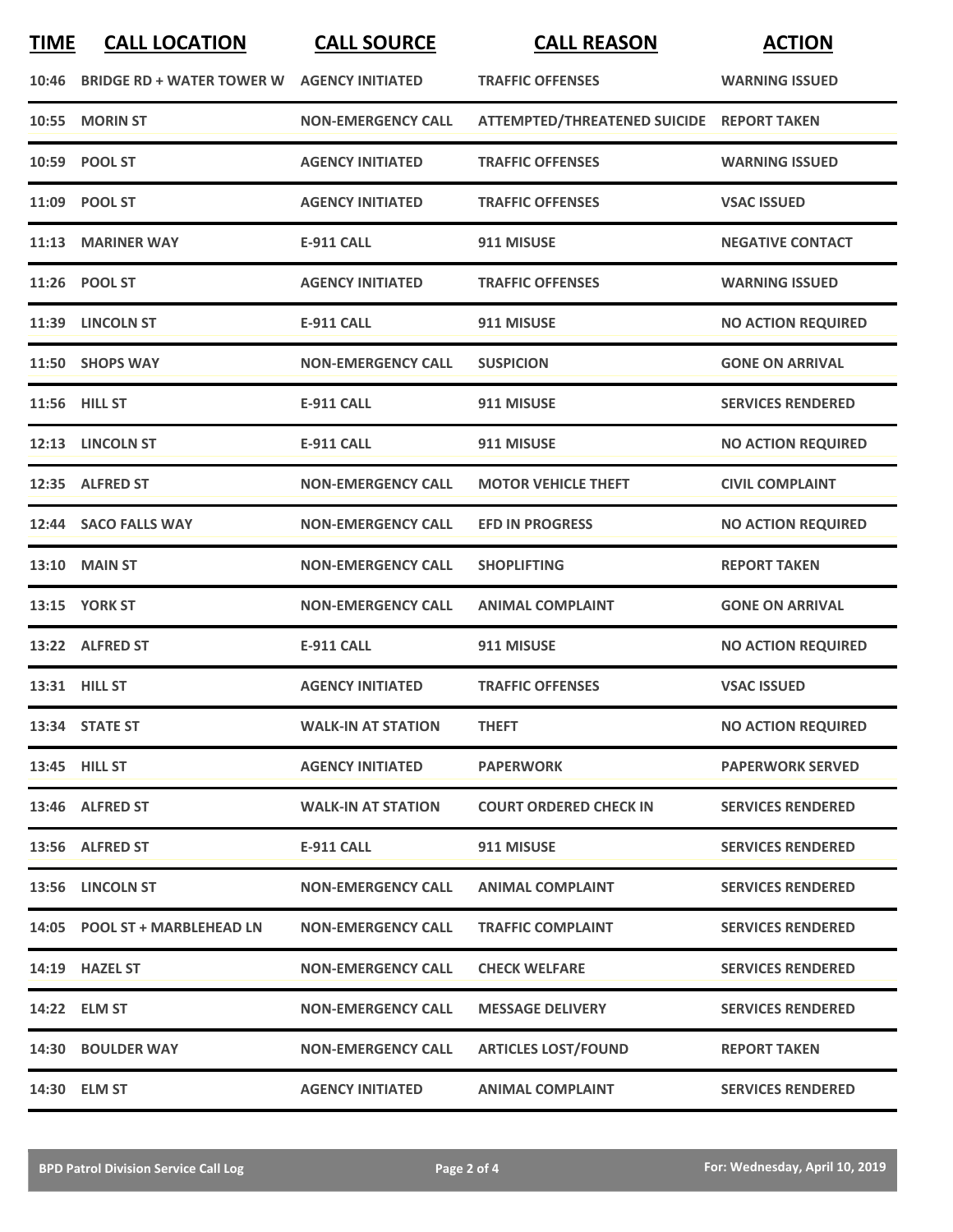| <b>TIME</b> | <b>CALL LOCATION</b>           | <b>CALL SOURCE</b>        | <b>CALL REASON</b>            | <b>ACTION</b>                |
|-------------|--------------------------------|---------------------------|-------------------------------|------------------------------|
|             | 14:39 ALFRED ST                | <b>WALK-IN AT STATION</b> | <b>COURT ORDERED CHECK IN</b> | <b>SERVICES RENDERED</b>     |
| 14:49       | <b>BARRA RD</b>                | <b>E-911 CALL</b>         | 911 MISUSE                    | <b>SERVICES RENDERED</b>     |
|             | 14:52 ALFRED ST                | <b>WALK-IN AT STATION</b> | <b>COURT ORDERED CHECK IN</b> | <b>SERVICES RENDERED</b>     |
|             | 14:56 HILL ST                  | <b>NON-EMERGENCY CALL</b> | <b>CHECK WELFARE</b>          | <b>SERVICES RENDERED</b>     |
|             | 14:59 WEST ST                  | <b>AGENCY INITIATED</b>   | <b>ANIMAL COMPLAINT</b>       | <b>SERVICES RENDERED</b>     |
|             | <b>15:02 BRADBURY ST</b>       | <b>NON-EMERGENCY CALL</b> | <b>ASSIST PD AGENCY</b>       | <b>NEGATIVE CONTACT</b>      |
|             | 15:08 ALFRED ST                | <b>WALK-IN AT STATION</b> | <b>PAPERWORK</b>              | <b>PAPERWORK SERVED</b>      |
|             | 15:10 ALFRED ST                | <b>AGENCY INITIATED</b>   | <b>PARKING COMPLAINT</b>      | <b>VSAC ISSUED</b>           |
|             | 15:55 ALFRED ST                | <b>WALK-IN AT STATION</b> | <b>CAR SEAT DETAIL</b>        | <b>SERVICES RENDERED</b>     |
|             | 15:58 PRECOURT ST + MORIN ST   | <b>AGENCY INITIATED</b>   | <b>TRAFFIC OFFENSES</b>       | <b>WARNING ISSUED</b>        |
|             | 16:07 ALFRED ST                | <b>AGENCY INITIATED</b>   | <b>TRAFFIC OFFENSES</b>       | <b>WARNING ISSUED</b>        |
|             | 16:16 CRESCENT ST              | <b>NON-EMERGENCY CALL</b> | <b>DOMESTIC COMPLAINTS</b>    | <b>UNFOUNDED</b>             |
| 16:25       | <b>JOSHUA DR</b>               | <b>E-911 CALL</b>         | 911 MISUSE                    | <b>WARNING ISSUED</b>        |
|             | 16:33 PINE ST + MAPLE ST       | <b>AGENCY INITIATED</b>   | <b>TRAFFIC OFFENSES</b>       | <b>WARNING ISSUED</b>        |
| 16:38       | <b>ANDREWS RD</b>              | <b>E-911 CALL</b>         | 911 MISUSE                    | <b>REFERRED OTHER AGENCY</b> |
|             | 16:54 GRAHAM ST                | <b>AGENCY INITIATED</b>   | <b>TRAFFIC OFFENSES</b>       | <b>WARNING ISSUED</b>        |
|             | 17:12 SOUTH ST                 | <b>NON-EMERGENCY CALL</b> | <b>MISSING PERSON</b>         | <b>REPORT TAKEN</b>          |
|             | <b>17:41 MAIN ST</b>           | <b>NON-EMERGENCY CALL</b> | <b>PARKING COMPLAINT</b>      | <b>NO ACTION REQUIRED</b>    |
|             | 17:45 ELM ST + WACO DR         | <b>AGENCY INITIATED</b>   | <b>TRAFFIC OFFENSES</b>       | <b>VSAC ISSUED</b>           |
|             | 17:55 ALFRED ST                | <b>AGENCY INITIATED</b>   | <b>TRAFFIC OFFENSES</b>       | <b>WARNING ISSUED</b>        |
|             | 18:05 ELM ST                   | <b>NON-EMERGENCY CALL</b> | <b>ASSIST PD AGENCY</b>       | <b>REPORT TAKEN</b>          |
|             | 19:19 ELM ST                   | <b>AGENCY INITIATED</b>   | <b>TRAFFIC OFFENSES</b>       | <b>VSAC ISSUED</b>           |
|             | 19:57 MAPLEWOOD AVE            | <b>AGENCY INITIATED</b>   | <b>TRAFFIC OFFENSES</b>       | <b>WARNING ISSUED</b>        |
|             | 20:06 SOUTH ST + VILLAGE LN    | <b>AGENCY INITIATED</b>   | <b>TRAFFIC OFFENSES</b>       | <b>WARNING ISSUED</b>        |
|             | 20:21 POOL ST + HILLS BEACH RD | <b>AGENCY INITIATED</b>   | <b>TRAFFIC OFFENSES</b>       | <b>WARNING ISSUED</b>        |
|             | 20:56 ELM ST                   | <b>AGENCY INITIATED</b>   | <b>SUSPICION</b>              | <b>NO VIOLATION</b>          |